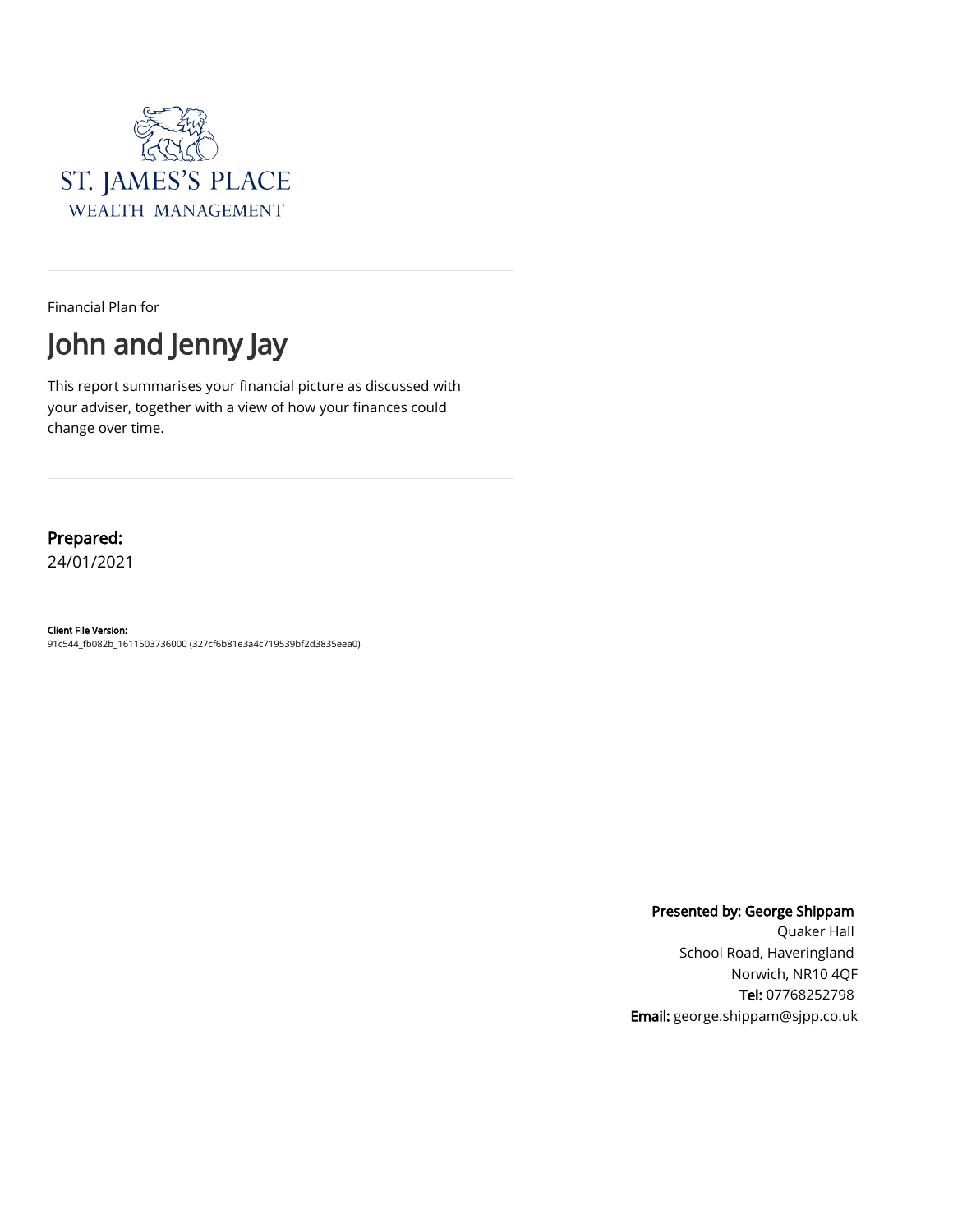The Cash Flow report projects your cash flow throughout your plan. Incomes and expenses are organized by category and summarized as Total Incomes and Total Expenses. This report indicates your ability to meet your goals and expenses given your level of income and resources.

#### What does this chart mean?

A red bar indicates there could be a shortfall in that plan year,all other colours illustrate sources of income that could be used to meet goals and spending needs in that plan year.



Basic need: Is represented by the light blue line running through each bar. It is the total of those expenses considered as basic living expenses plus income taxes.

Total need: Is represented by the black line running through each bar. It is the total of all basic living expenses, plus income taxes along with contributions to savings and pensions. It will also include any expenses considered as leisure, luxury or milestone.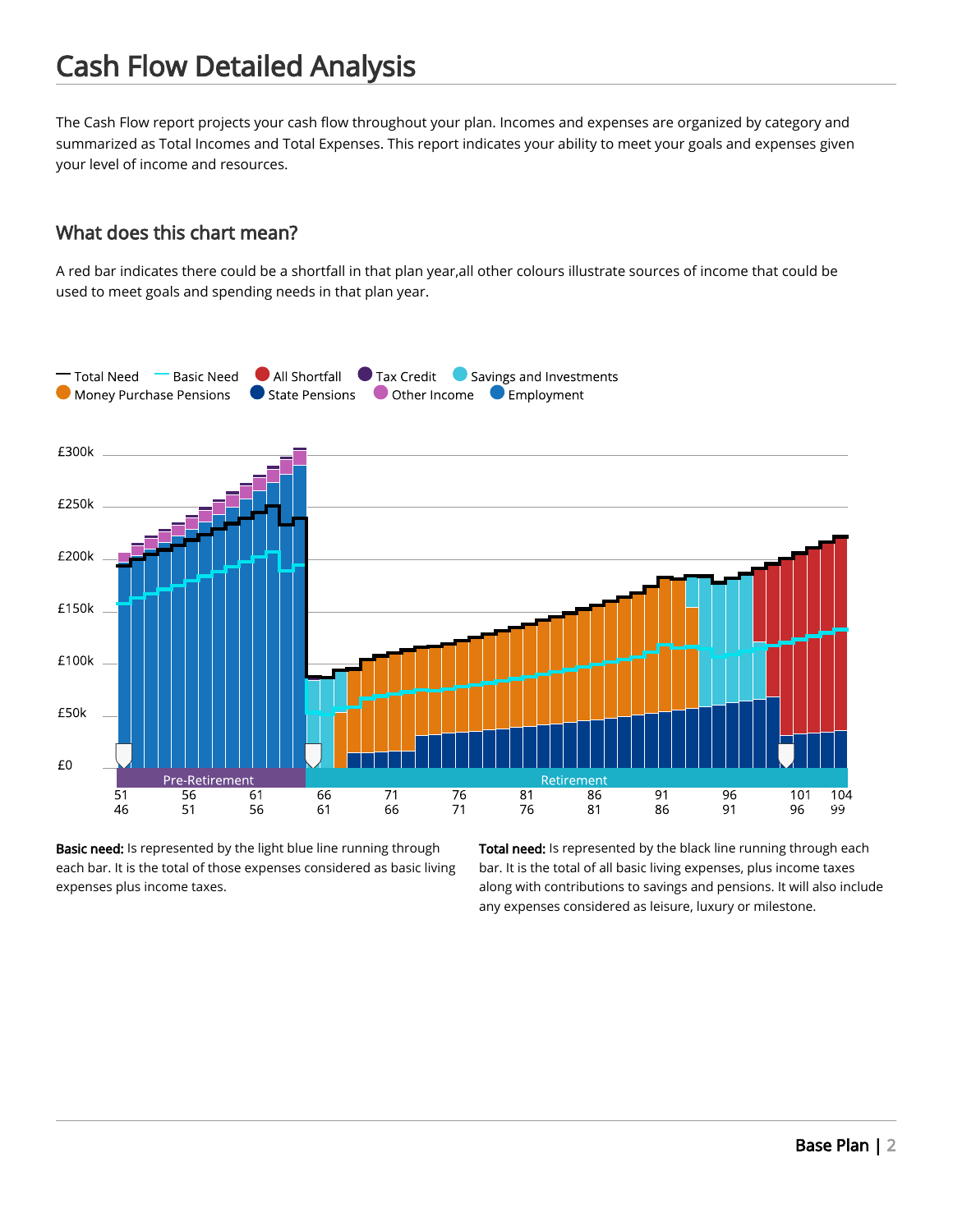| <b>Incomes</b>                  | 2021     | 2022     | 2023     | 2024     | 2025     |
|---------------------------------|----------|----------|----------|----------|----------|
| Age: Primary   Spouse           | 51   46  | 52   47  | 53   48  | 54   49  | 55   50  |
| <b>Employment Incomes</b>       |          |          |          |          |          |
| Acorn Management Limited        | £160,000 | £164,800 | £169,744 | £174,836 | £180,081 |
| Oak Tree PLC                    | £38,000  | £39,140  | £40,314  | £41,524  | £42,769  |
| <b>Other Incomes</b>            |          |          |          |          |          |
| Rental Income                   | £9,600   | £9,888   | £10,185  | £10,490  | £10,805  |
| Tax Credits for Previous Year   |          | £3,485   | £3,504   | £3,520   | £3,539   |
| <b>Total Incomes</b>            | £207,600 | £217,313 | £223,747 | £230,370 | £237,195 |
| <b>Expenses</b>                 |          |          |          |          |          |
| <b>Basic Expenses</b>           |          |          |          |          |          |
| Pre-Retirement Discretionary    | £24,000  | £24,600  | £25,215  | £25,845  | £26,492  |
| <b>Pre-Retirement Essential</b> | £60,000  | £61,500  | £63,038  | £64,613  | £66,229  |
| Robur Bank - payment            | £23,640  | £23,640  | £23,640  | £23,640  | £23,640  |
| Contributions                   |          |          |          |          |          |
| Contribution to Acorn Manageme  | £12,000  | £12,000  | £12,000  | £12,000  | £12,000  |
| <b>Taxes</b>                    |          |          |          |          |          |
| Annual Taxes for previous year  | £74,388  | £78,534  | £80,886  | £83,320  | £85,811  |
| <b>Total Expenses</b>           | £194,028 | £200,274 | £204,778 | £209,419 | £214,171 |
| SURPLUS/SHORTFALL               | £13,572  | £17,040  | £18,968  | £20,951  | £23,024  |
| <b>Allocated To Savings</b>     | £0       | £0       | £0       | £0       | £0       |
| <b>Unallocated Surplus</b>      | £13,572  | £17,039  | £18,968  | £20,951  | £23,023  |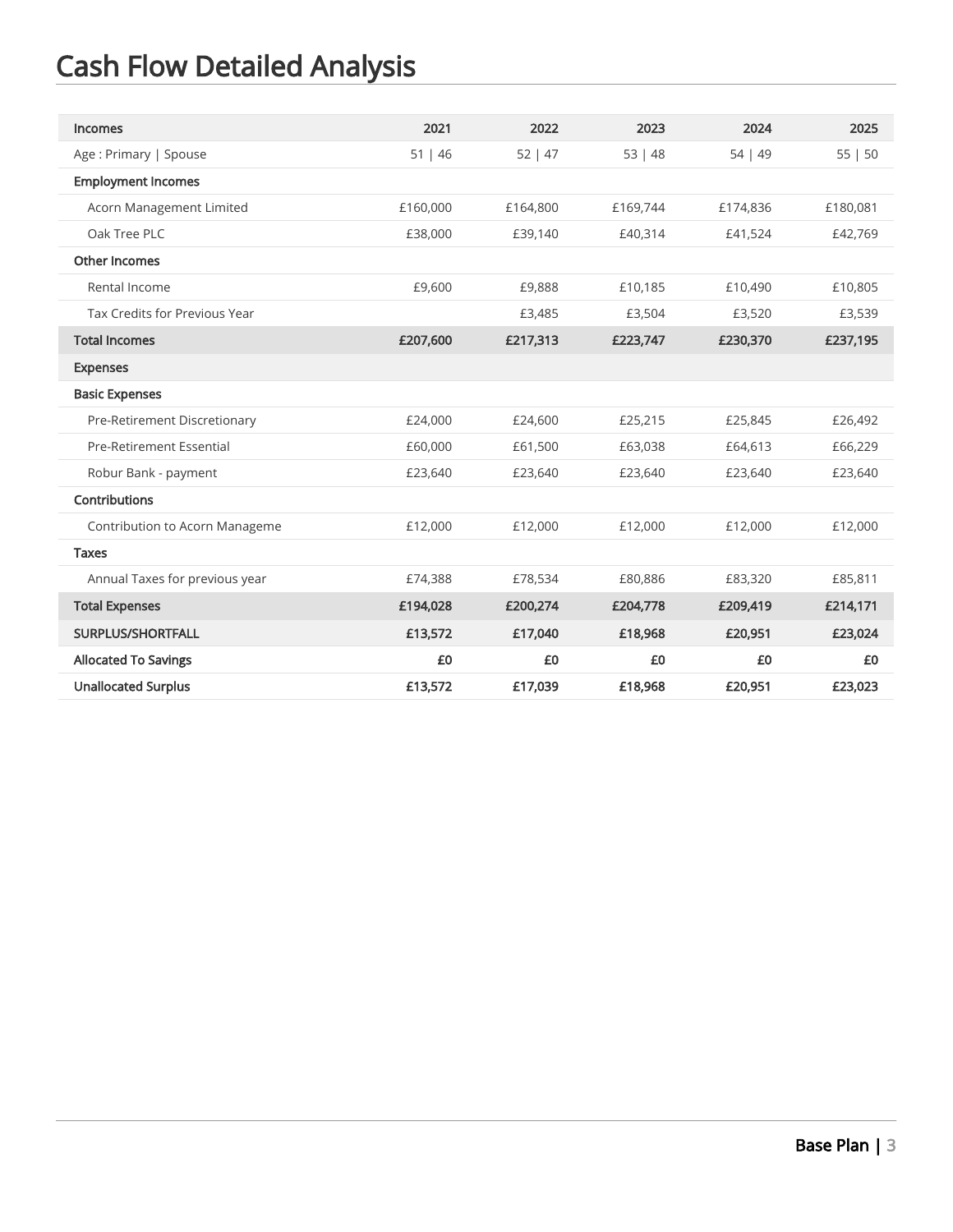| <b>Incomes</b>                 | 2026     | 2027     | 2028     | 2029     | 2030     |
|--------------------------------|----------|----------|----------|----------|----------|
| Age: Primary   Spouse          | 56   51  | 57   52  | 58   53  | 59   54  | 60   55  |
| <b>Employment Incomes</b>      |          |          |          |          |          |
| Acorn Management Limited       | £185,484 | £191.048 | £196.780 | £202,683 | £208,764 |
| Oak Tree PLC                   | £44,052  | £45,374  | £46,735  | £48,137  | £49,581  |
| <b>Other Incomes</b>           |          |          |          |          |          |
| Rental Income                  | £11,129  | £11,463  | £11,807  | £12,161  | £12,526  |
| Tax Credits for Previous Year  | £3,556   | £3,576   | £3,595   | £3,617   | £3,638   |
| <b>Total Incomes</b>           | £244,221 | £251,461 | £258,917 | £266,598 | £274,509 |
| <b>Expenses</b>                |          |          |          |          |          |
| <b>Basic Expenses</b>          |          |          |          |          |          |
| Pre-Retirement Discretionary   | £27,154  | £27,833  | £28,529  | £29,242  | £29,973  |
| Pre-Retirement Essential       | £67,885  | £69,582  | £71,321  | £73,104  | £74,932  |
| Robur Bank - payment           | £23,640  | £23,640  | £23,640  | £23,640  | £23,640  |
| Contributions                  |          |          |          |          |          |
| Contribution to Acorn Manageme | £12,000  | £12,000  | £12,000  | £12,000  | £12,000  |
| <b>Taxes</b>                   |          |          |          |          |          |
| Annual Taxes for previous year | £88,386  | £91,045  | £93,775  | £96,594  | £99,483  |
| <b>Total Expenses</b>          | £219,064 | £224,099 | £229,265 | £234,580 | £240,028 |
| SURPLUS/SHORTFALL              | £25,157  | £27,362  | £29,652  | £32,018  | £34,481  |
| <b>Allocated To Savings</b>    | £0       | £0       | £0       | £0       | £0       |
| <b>Unallocated Surplus</b>     | £25,156  | £27,362  | £29,651  | £32,018  | £34,480  |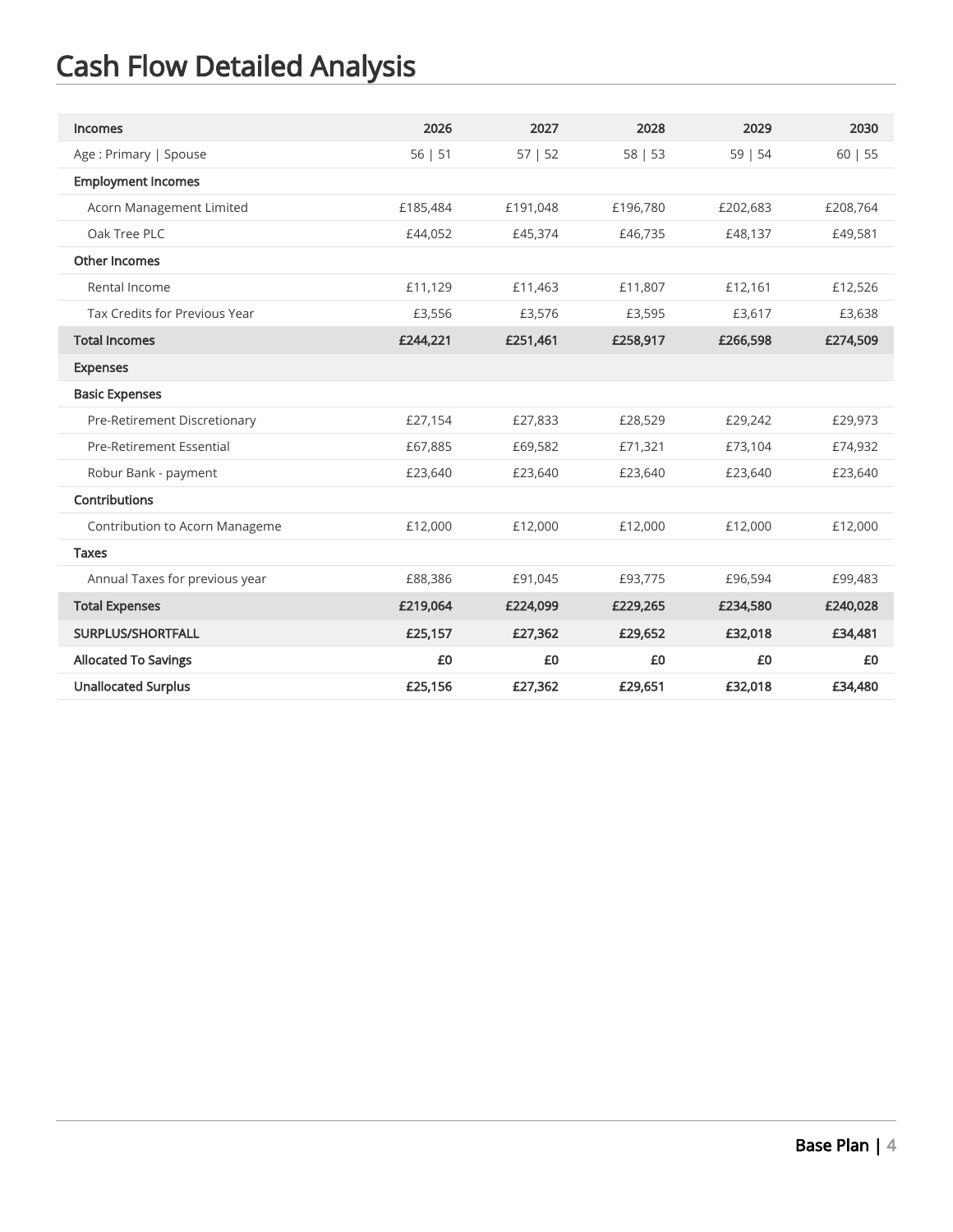| <b>Incomes</b>                 | 2031     | 2032     | 2033     | 2034     | 2035 12 |
|--------------------------------|----------|----------|----------|----------|---------|
| Age: Primary   Spouse          | 61   56  | 62   57  | 63   58  | 64   59  | 65   60 |
| <b>Employment Incomes</b>      |          |          |          |          |         |
| Acorn Management Limited       | £215,027 | £221,477 | £228,122 | £234,965 |         |
| Oak Tree PLC                   | £51,069  | £52,601  | £54,179  | £55,804  |         |
| <b>Other Incomes</b>           |          |          |          |          |         |
| Rental Income                  | £12,902  | £13,289  | £13,687  | £14,098  |         |
| Tax Credits for Previous Year  | £3,659   | £3,684   | £3,414   | £3,408   | £3,401  |
| Withdrawals                    |          |          |          |          |         |
| Robur Bank - Savings Account   |          |          |          |          | £33,647 |
| Robur Bank - Current Accounts  |          |          |          |          | £6,729  |
| Robur Bank - Saving Accounts   |          |          |          |          | £13,459 |
| St. James's Place UTF - Joint  |          |          |          |          | £23,633 |
| Robur Bank - Current Account   |          |          |          |          | £6,729  |
| <b>Total Incomes</b>           | £282,656 | £291,051 | £299,402 | £308,275 | £87,598 |
| <b>Expenses</b>                |          |          |          |          |         |
| <b>Basic Expenses</b>          |          |          |          |          |         |
| Post-Retirement Discretionary  |          |          |          |          | £33,911 |
| Post-Retirement Essential      |          |          |          |          | £50,867 |
| Pre-Retirement Discretionary   | £30,722  | £31,490  | £32,277  | £33,084  |         |
| Pre-Retirement Essential       | £76,805  | £78,725  | £80,693  | £82,711  |         |
| Robur Bank - payment           | £23,640  | £23,639  |          |          |         |
| <b>Contributions</b>           |          |          |          |          |         |
| Contribution to Acorn Manageme | £12,000  | £12,000  | £12,000  | £12,000  |         |
| <b>Taxes</b>                   |          |          |          |          |         |
| Annual Taxes for previous year | £102,473 | £105,535 | £108,703 | £111,975 | £2,820  |
| <b>Total Expenses</b>          | £245,640 | £251,389 | £233,674 | £239,770 | £87,598 |
| SURPLUS/SHORTFALL              | £37,016  | £39,662  | £65,728  | £68,505  | £0      |
| <b>Allocated To Savings</b>    | £0       | £0       | £0       | £0       | £0      |
| <b>Unallocated Surplus</b>     | £37,015  | £39,662  | £65,728  | £68,504  | £0      |

 $1$ John's Retirement Year

 $2$ Jenny's Retirement Year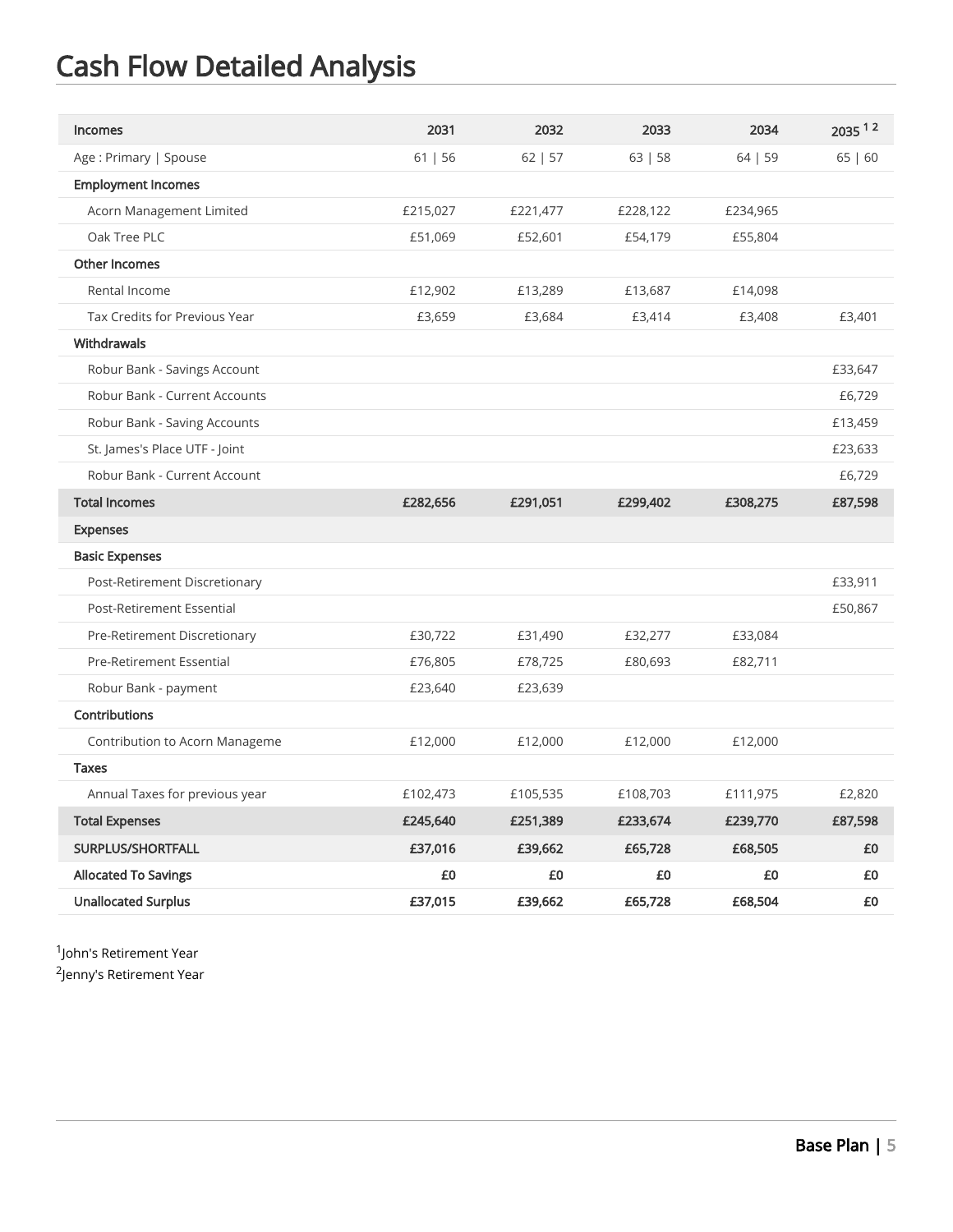| Incomes                        | 2036    | 2037    | 2038    | 2039     | 2040     |
|--------------------------------|---------|---------|---------|----------|----------|
| Age: Primary   Spouse          | 66   61 | 67   62 | 68   63 | 69   64  | 70   65  |
| Other Incomes                  |         |         |         |          |          |
| State Pension (John)           |         |         | £15,057 | £15,509  | £15,974  |
| Withdrawals                    |         |         |         |          |          |
| Acorn Management Limited - Gro |         | £53,916 | £80,195 | £88,855  | £91,991  |
| St. James's Place UTF - Joint  | £86,898 | £39,897 |         |          |          |
| <b>Total Incomes</b>           | £86,898 | £93,812 | £95,252 | £104,364 | £107,965 |
| <b>Expenses</b>                |         |         |         |          |          |
| <b>Basic Expenses</b>          |         |         |         |          |          |
| Post-Retirement Discretionary  | £34,759 | £35,628 | £36,519 | £37,432  | £38,368  |
| Post-Retirement Essential      | £52,139 | £53,442 | £54,778 | £56,148  | £57,551  |
| <b>Taxes</b>                   |         |         |         |          |          |
| Annual Taxes for previous year |         | £4,742  | £3,955  | £10,785  | £12,046  |
| <b>Total Expenses</b>          | £86,898 | £93,812 | £95,252 | £104,364 | £107,965 |
| SURPLUS/SHORTFALL              | £0      | £0      | £0      | £0       | £0       |
| <b>Allocated To Savings</b>    | £0      | £0      | £0      | £0       | £0       |
| <b>Unallocated Surplus</b>     | £0      | £0      | £0      | £0       | £0       |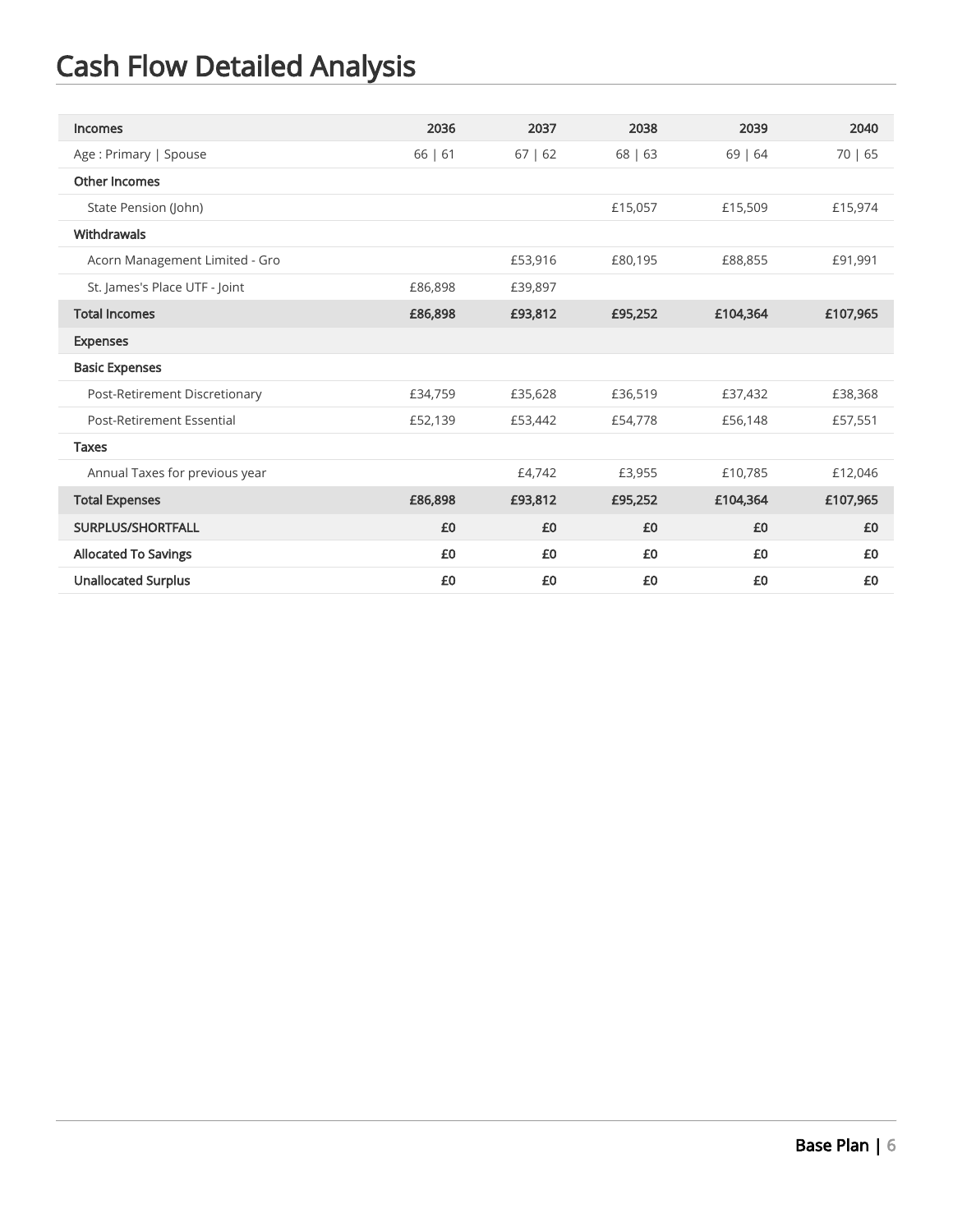| Incomes                        | 2041     | 2042     | 2043     | 2044     | 2045     |
|--------------------------------|----------|----------|----------|----------|----------|
| Age: Primary   Spouse          | 71   66  | 72   67  | 73   68  | 74   69  | 75   70  |
| <b>Other Incomes</b>           |          |          |          |          |          |
| State Pension (John)           | £16,454  | £16,947  | £17,456  | £17,979  | £18,519  |
| State Pension (Jenny)          |          |          | £14,467  | £14,901  | £15,348  |
| Withdrawals                    |          |          |          |          |          |
| Acorn Management Limited - Gro | £94,342  | £96,619  | £84,464  | £84,224  | £85,805  |
| <b>Total Incomes</b>           | £110,796 | £113,566 | £116,387 | £117,103 | £119,671 |
| <b>Expenses</b>                |          |          |          |          |          |
| <b>Basic Expenses</b>          |          |          |          |          |          |
| Post-Retirement Discretionary  | £39,327  | £40,310  | £41,318  | £42,351  | £43,409  |
| Post-Retirement Essential      | £58,990  | £60,465  | £61,977  | £63,526  | £65,114  |
| <b>Taxes</b>                   |          |          |          |          |          |
| Annual Taxes for previous year | £12,479  | £12,791  | £13,092  | £11,227  | £11,147  |
| <b>Total Expenses</b>          | £110,796 | £113,566 | £116,387 | £117,103 | £119,671 |
| SURPLUS/SHORTFALL              | £0       | £0       | £0       | £0       | £0       |
| <b>Allocated To Savings</b>    | £0       | £0       | £0       | £0       | £0       |
| <b>Unallocated Surplus</b>     | £0       | £0       | £0       | £0       | £0       |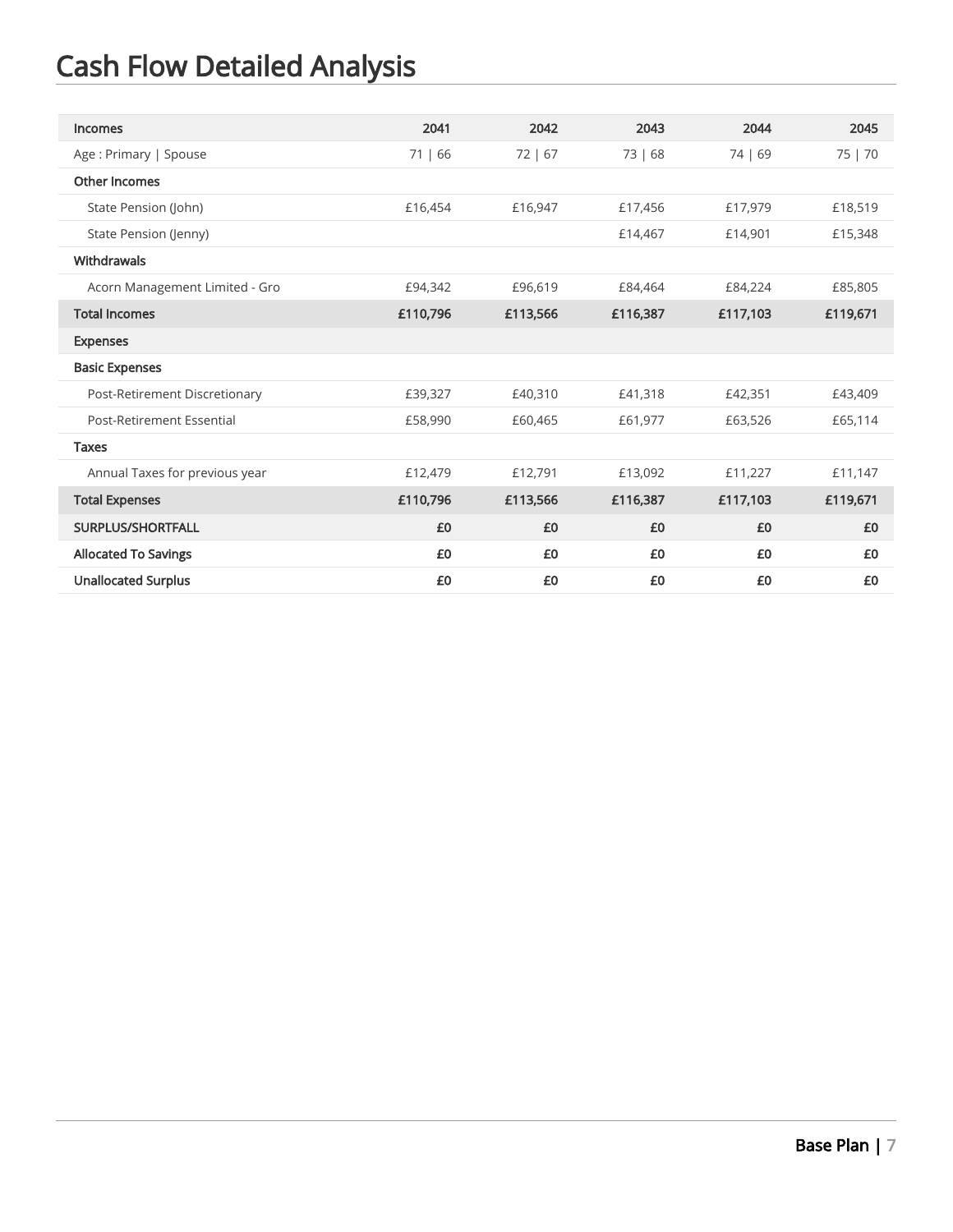| Incomes                        | 2046     | 2047     | 2048     | 2049     | 2050     |
|--------------------------------|----------|----------|----------|----------|----------|
| Age: Primary   Spouse          | 76   71  | 77   72  | 78   73  | 79   74  | 80   75  |
| Other Incomes                  |          |          |          |          |          |
| State Pension (John)           | £19,074  | £19,647  | £20,236  | £20,843  | £21,468  |
| State Pension (Jenny)          | £15,808  | £16,282  | £16,771  | £17,274  | £17,792  |
| Withdrawals                    |          |          |          |          |          |
| Acorn Management Limited - Gro | £87,695  | £89,667  | £91,688  | £93,753  | £95,865  |
| <b>Total Incomes</b>           | £122,577 | £125,596 | £128,694 | £131,870 | £135,125 |
| <b>Expenses</b>                |          |          |          |          |          |
| <b>Basic Expenses</b>          |          |          |          |          |          |
| Post-Retirement Discretionary  | £44,495  | £45,607  | £46,747  | £47,916  | £49,114  |
| Post-Retirement Essential      | £66,742  | £68,411  | £70,121  | £71,874  | £73,671  |
| <b>Taxes</b>                   |          |          |          |          |          |
| Annual Taxes for previous year | £11,340  | £11,578  | £11,826  | £12,080  | £12,341  |
| <b>Total Expenses</b>          | £122,577 | £125,596 | £128,694 | £131,870 | £135,125 |
| <b>SURPLUS/SHORTFALL</b>       | £0       | £0       | £0       | £0       | £0       |
| <b>Allocated To Savings</b>    | £0       | £0       | £0       | £0       | £0       |
| <b>Unallocated Surplus</b>     | £0       | £0       | £0       | £0       | £0       |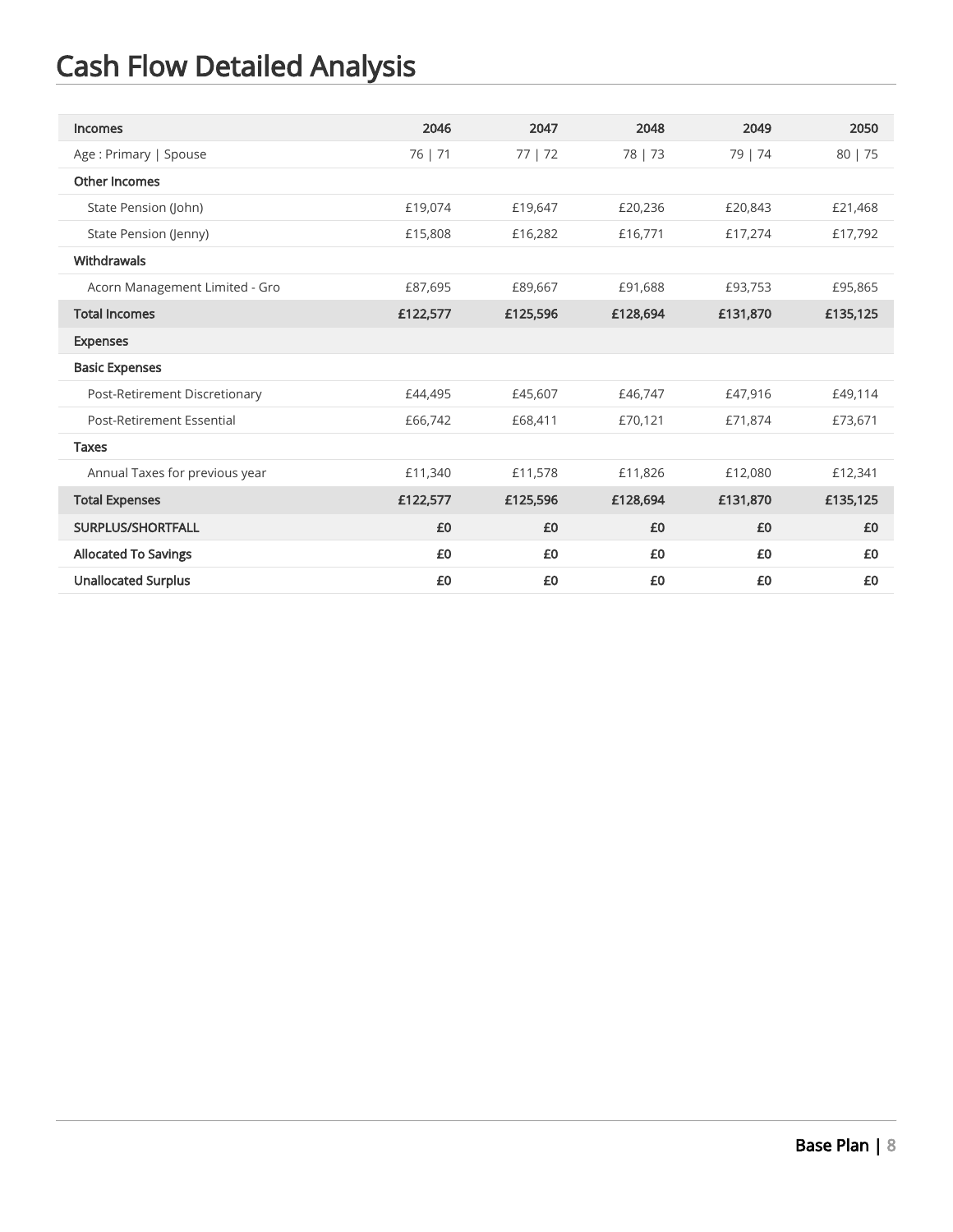| Incomes                        | 2051     | 2052      | 2053     | 2054     | 2055     |
|--------------------------------|----------|-----------|----------|----------|----------|
| Age: Primary   Spouse          | 81   76  | $82$   77 | 83   78  | 84   79  | 85   80  |
| <b>Other Incomes</b>           |          |           |          |          |          |
| State Pension (John)           | £22,112  | £22,776   | £23,459  | £24,163  | £24,888  |
| State Pension (Jenny)          | £18,326  | £18,876   | £19,442  | £20,025  | £20,626  |
| Withdrawals                    |          |           |          |          |          |
| Acorn Management Limited - Gro | £98,021  | £100,225  | £102,475 | £104,775 | £107,125 |
| <b>Total Incomes</b>           | £138,459 | £141,876  | £145,376 | £148,963 | £152,638 |
| <b>Expenses</b>                |          |           |          |          |          |
| <b>Basic Expenses</b>          |          |           |          |          |          |
| Post-Retirement Discretionary  | £50,342  | £51,600   | £52,890  | £54,212  | £55,568  |
| Post-Retirement Essential      | £75,512  | £77,400   | £79,335  | £81,319  | £83,352  |
| <b>Taxes</b>                   |          |           |          |          |          |
| Annual Taxes for previous year | £12,605  | £12,876   | £13,151  | £13,432  | £13,719  |
| <b>Total Expenses</b>          | £138,459 | £141,876  | £145,376 | £148,963 | £152,638 |
| <b>SURPLUS/SHORTFALL</b>       | £0       | £0        | £0       | £0       | £0       |
| <b>Allocated To Savings</b>    | £0       | £0        | £0       | £0       | £0       |
| <b>Unallocated Surplus</b>     | £0       | £0        | £0       | £0       | £0       |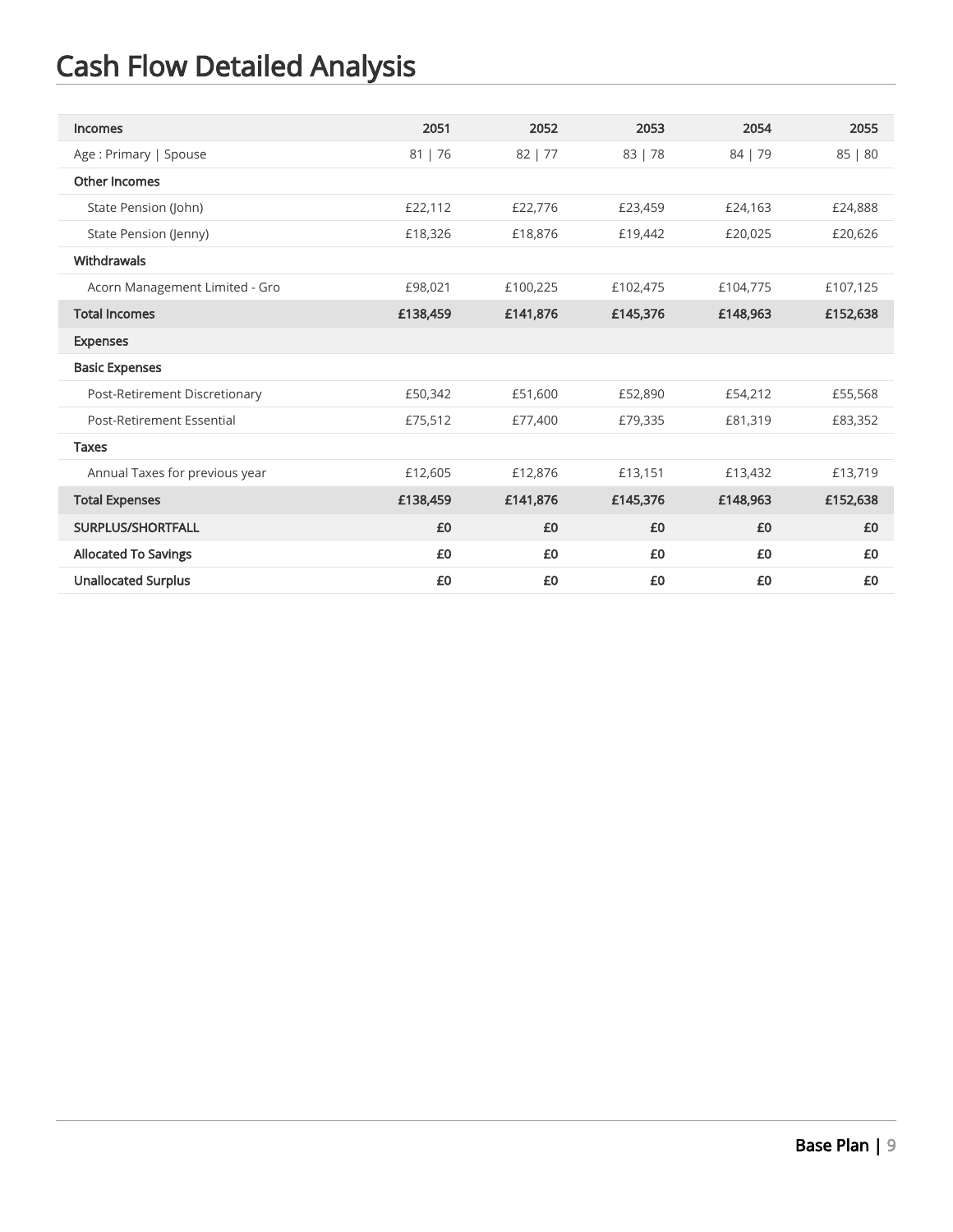| Incomes                        | 2056     | 2057     | 2058     | 2059     | 2060     |
|--------------------------------|----------|----------|----------|----------|----------|
| Age: Primary   Spouse          | 86   81  | 87   82  | 88   83  | 89   84  | 90   85  |
| Other Incomes                  |          |          |          |          |          |
| State Pension (John)           | £25,634  | £26,403  | £27,195  | £28,011  | £28,852  |
| State Pension (Jenny)          | £21,245  | £21,882  | £22,539  | £23,215  | £23,911  |
| Withdrawals                    |          |          |          |          |          |
| Acorn Management Limited - Gro | £109,525 | £111,976 | £114,481 | £117,039 | £121,552 |
| <b>Total Incomes</b>           | £156,404 | £160,262 | £164,215 | £168,265 | £174,315 |
| <b>Expenses</b>                |          |          |          |          |          |
| <b>Basic Expenses</b>          |          |          |          |          |          |
| Post-Retirement Discretionary  | £56,957  | £58,381  | £59,840  | £61,336  | £62,870  |
| Post-Retirement Essential      | £85,435  | £87,571  | £89,761  | £92,005  | £94,305  |
| <b>Taxes</b>                   |          |          |          |          |          |
| Annual Taxes for previous year | £14,011  | £14,310  | £14,614  | £14,924  | £17,140  |
| <b>Total Expenses</b>          | £156,404 | £160,262 | £164,215 | £168,265 | £174,315 |
| SURPLUS/SHORTFALL              | £0       | £0       | £0       | £0       | £0       |
| <b>Allocated To Savings</b>    | £0       | £0       | £0       | £0       | £0       |
| <b>Unallocated Surplus</b>     | £0       | £0       | £0       | £0       | £0       |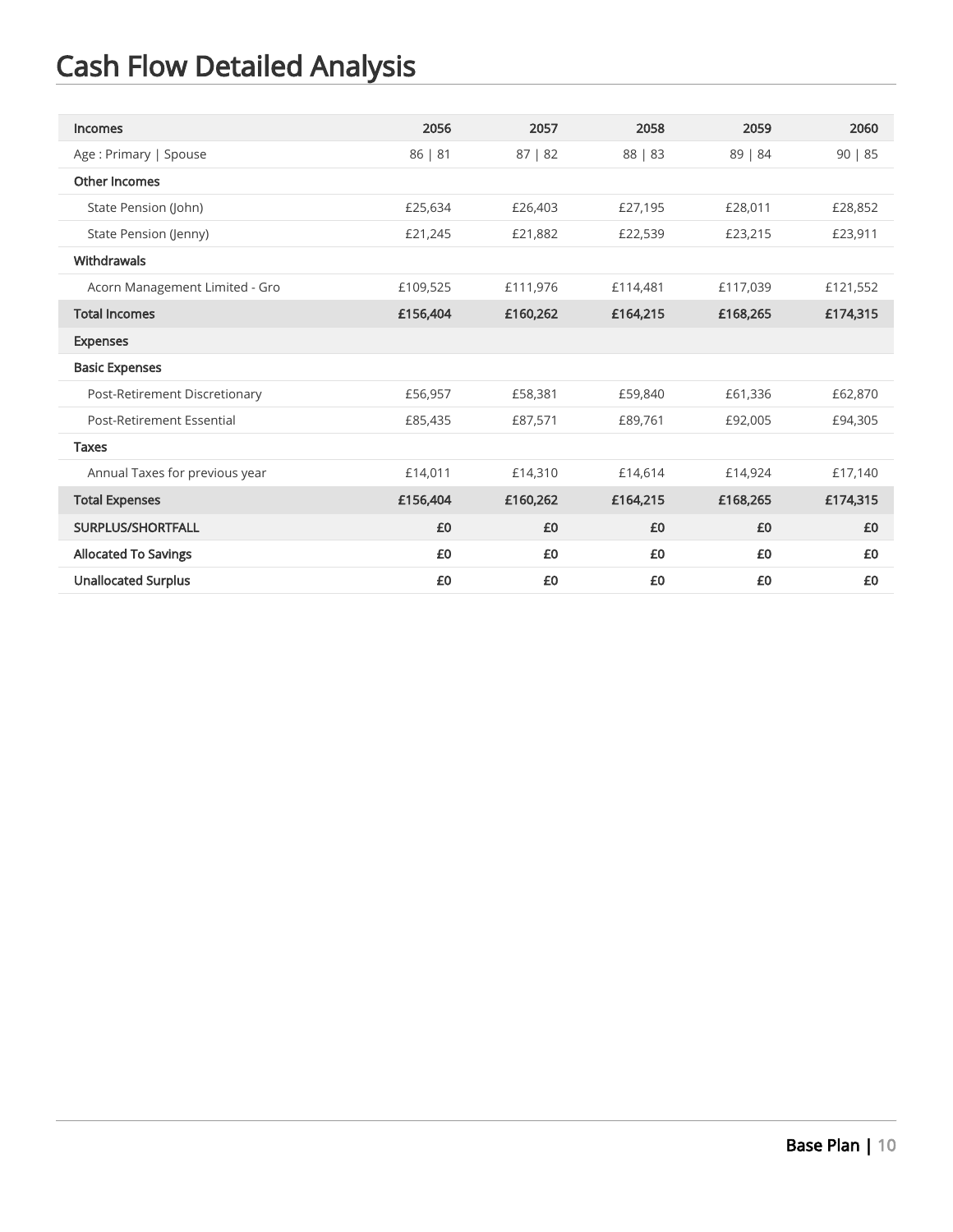| Incomes                        | 2061     | 2062     | 2063     | 2064     | 2065     |
|--------------------------------|----------|----------|----------|----------|----------|
| Age: Primary   Spouse          | 91   86  | 92   87  | 93   88  | 94   89  | 95   90  |
| <b>Other Incomes</b>           |          |          |          |          |          |
| State Pension (John)           | £29,717  | £30,609  | £31,527  | £32,473  | £33,447  |
| State Pension (Jenny)          | £24,628  | £25,367  | £26,128  | £26,912  | £27,720  |
| Withdrawals                    |          |          |          |          |          |
| Oak Tree PLC - Personal Pensio | £72,755  | £125,324 | £97,123  |          |          |
| Acorn Management Limited - Gro | £55,930  |          |          |          |          |
| St. James's Place - John       |          |          | £29,702  | £124,989 | £116,662 |
| <b>Total Incomes</b>           | £183,030 | £181,300 | £184,480 | £184,374 | £177,829 |
| <b>Expenses</b>                |          |          |          |          |          |
| <b>Basic Expenses</b>          |          |          |          |          |          |
| Post-Retirement Discretionary  | £64,442  | £66,053  | £67,704  | £69,397  | £71,131  |
| Post-Retirement Essential      | £96,662  | £99,079  | £101,556 | £104,095 | £106,697 |
| <b>Taxes</b>                   |          |          |          |          |          |
| Annual Taxes for previous year | £21,926  | £16,168  | £15,220  | £10,883  |          |
| <b>Total Expenses</b>          | £183,030 | £181,300 | £184,480 | £184,374 | £177,829 |
| <b>SURPLUS/SHORTFALL</b>       | £0       | £0       | £0       | £0       | £0       |
| <b>Allocated To Savings</b>    | £0       | £0       | £0       | £0       | £0       |
| <b>Unallocated Surplus</b>     | £0       | £0       | £0       | £0       | £0       |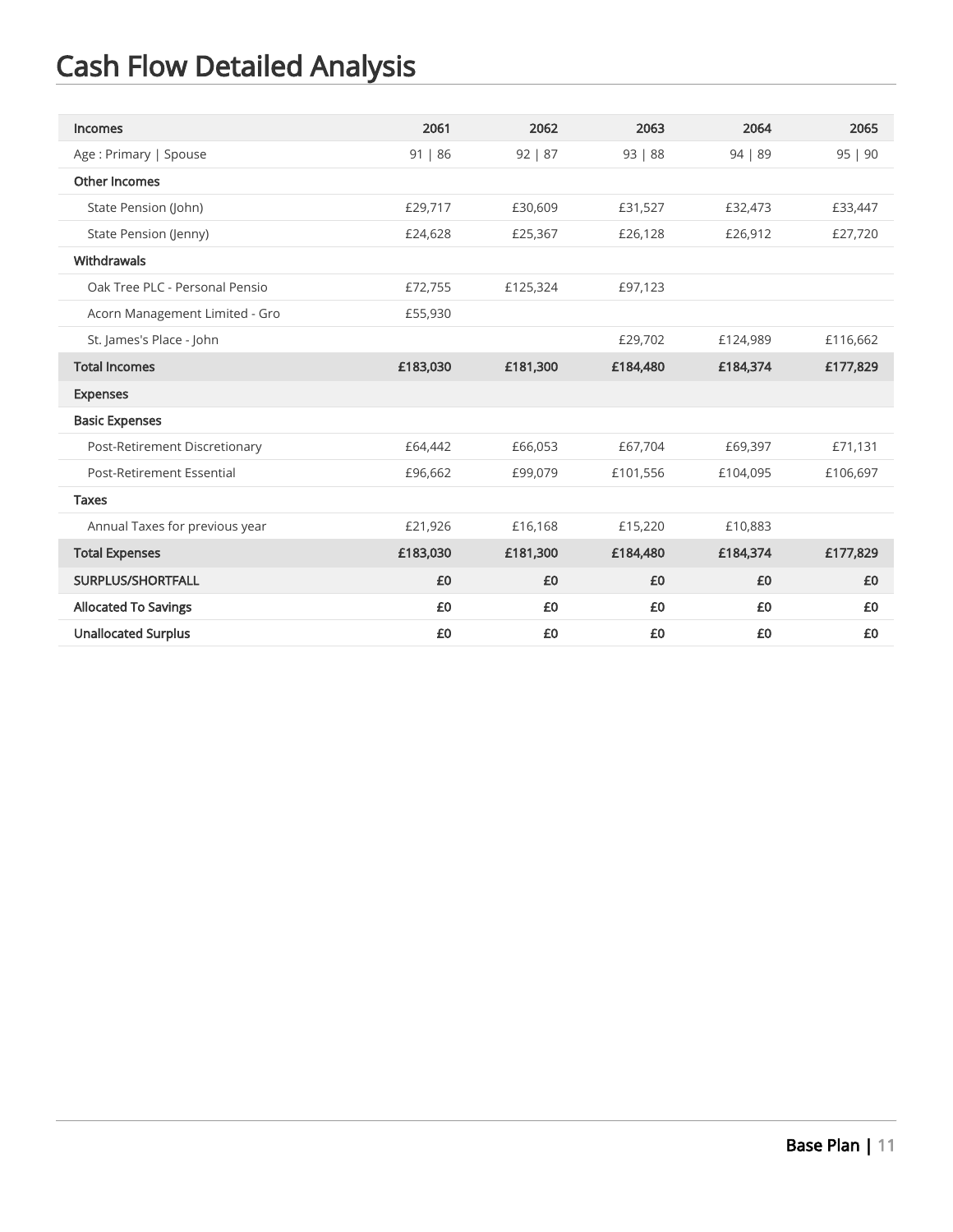| Incomes                       | 2066     | 2067     | 2068       | 2069        | 2070        |
|-------------------------------|----------|----------|------------|-------------|-------------|
| Age: Primary   Spouse         | 96   91  | 97   92  | 98   93    | 99   94     | 100   95    |
| Other Incomes                 |          |          |            |             |             |
| State Pension (John)          | £34,450  | £35,484  | £36,548    | £37.645     |             |
| State Pension (Jenny)         | £28,551  | £29,408  | £30,290    | £31,199     | £32,135     |
| <b>Withdrawals</b>            |          |          |            |             |             |
| St. James's Place - Jenny     | £75,085  | £121,940 | £54,792    |             |             |
| St. James's Place - John      | £44,188  |          |            |             |             |
| <b>Total Incomes</b>          | £182,274 | £186,831 | £121,630   | £68,843     | £32,135     |
| <b>Expenses</b>               |          |          |            |             |             |
| <b>Basic Expenses</b>         |          |          |            |             |             |
| Post-Retirement Discretionary | £72,910  | £74,732  | £76,601    | £78,516     | £80,479     |
| Post-Retirement Essential     | £109,365 | £112,099 | £114,901   | £117,774    | £120,718    |
| <b>Total Expenses</b>         | £182,274 | £186,831 | £191,502   | £196,289    | £201,197    |
| <b>SURPLUS/SHORTFALL</b>      | £0       | £0       | $-E69,872$ | $-£127,446$ | $-£169,062$ |
| <b>Allocated To Savings</b>   | £0       | £0       | £0         | £0          | £0          |
| <b>Unallocated Surplus</b>    | £0       | £0       | £0         | £0          | £0          |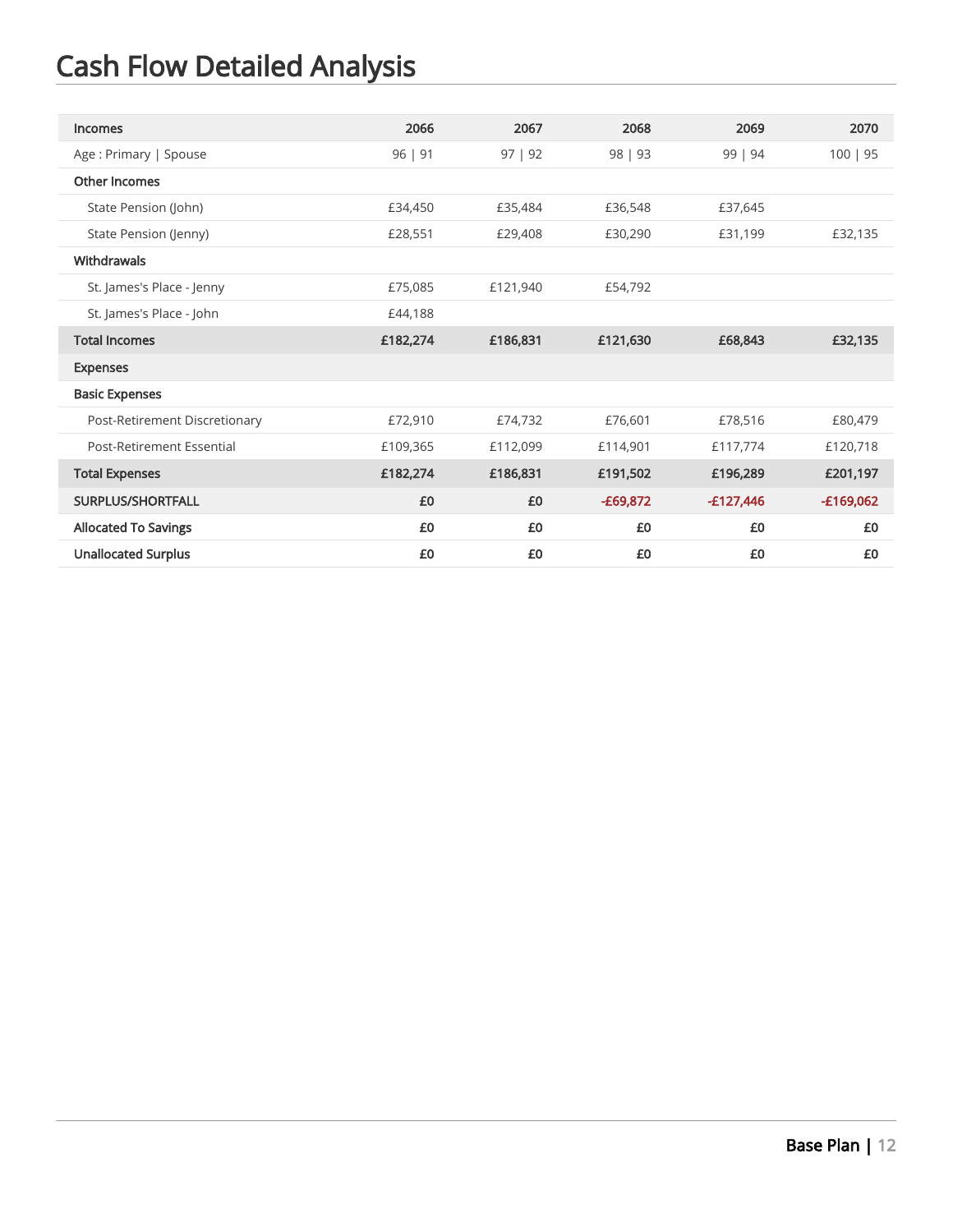| <b>Incomes</b>                | 2071        | 2072        | 2073        | 2074        |
|-------------------------------|-------------|-------------|-------------|-------------|
| Age: Primary   Spouse         | 101   96    | 102   97    | 103   98    | 104   99    |
| Other Incomes                 |             |             |             |             |
| State Pension (Jenny)         | £33,099     | £34,091     | £35,114     | £36,168     |
| <b>Total Incomes</b>          | £33,099     | £34,091     | £35,114     | £36,168     |
| <b>Expenses</b>               |             |             |             |             |
| <b>Basic Expenses</b>         |             |             |             |             |
| Post-Retirement Discretionary | £82,491     | £84,553     | £86,667     | £88,833     |
| Post-Retirement Essential     | £123,736    | £126,829    | £130,000    | £133,250    |
| <b>Total Expenses</b>         | £206,227    | £211,382    | £216,667    | £222,083    |
| SURPLUS/SHORTFALL             | $-£173,128$ | $-£177,291$ | $-£181,553$ | $-£185,916$ |
| <b>Allocated To Savings</b>   | £0          | £0          | £0          | £0          |
| <b>Unallocated Surplus</b>    | £0          | £0          | £0          | £0          |